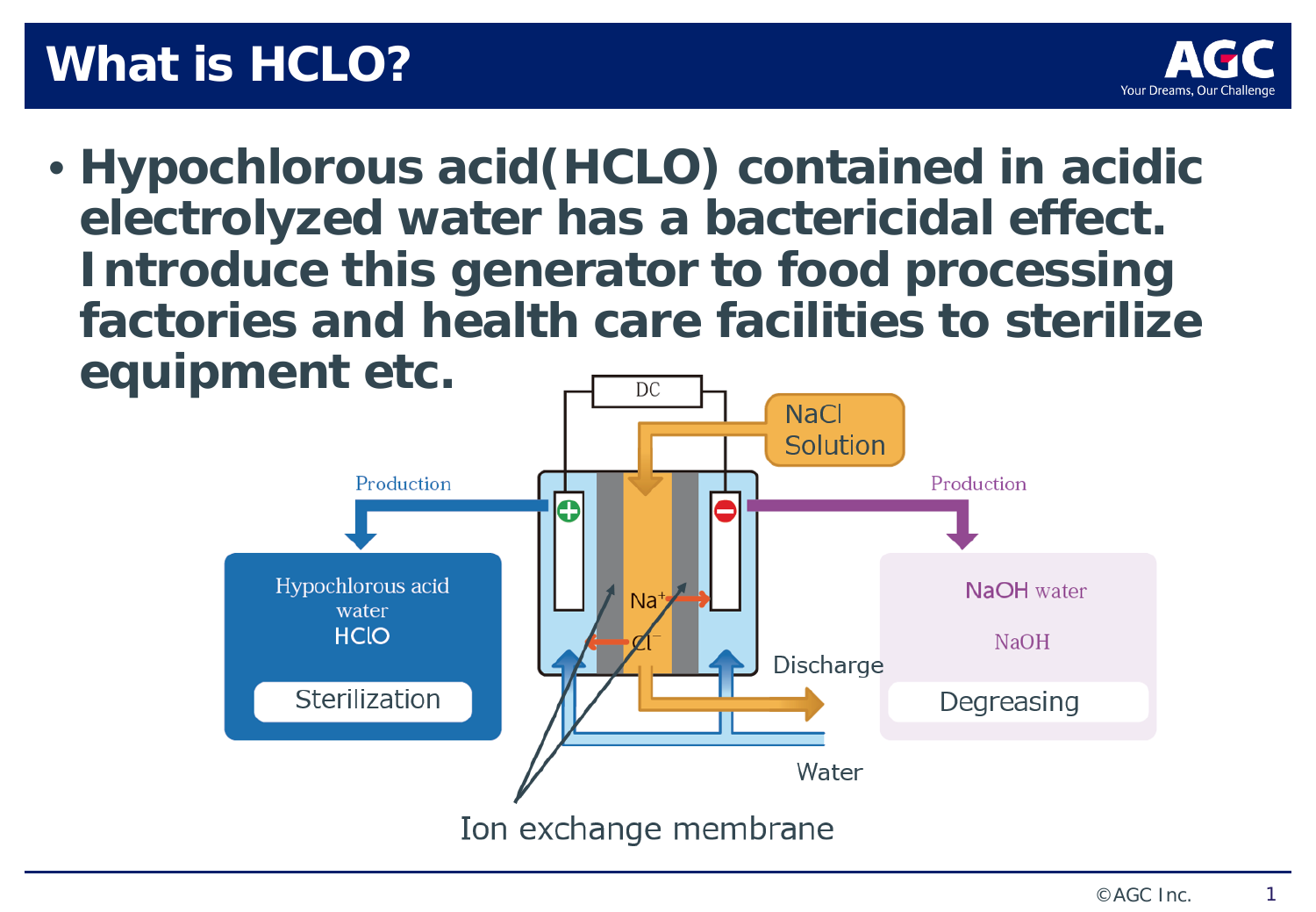## **HCLO Production equipment**





Electrolyzed water generator (KEW-A009) made by **KANAZAWA INDUSTRY CO.,LTD.** **As an electrolyzed water generator, it has the following advantages.**

- **The generated acid electrolyzed water is practically free from salt (sodium chloride), so less rust is generated on a metal surface of equipment, compared to hypochlorite water that contains salt.**
- **Running cost is low because electrolyzed water is generated only by water, salt and electricity without using special chemicals.**
- **The alkaline electrolyzed water generated as a by-product can be used for washing oil and fat components out by emulsification before the disinfection using acid electrolyzed water.**